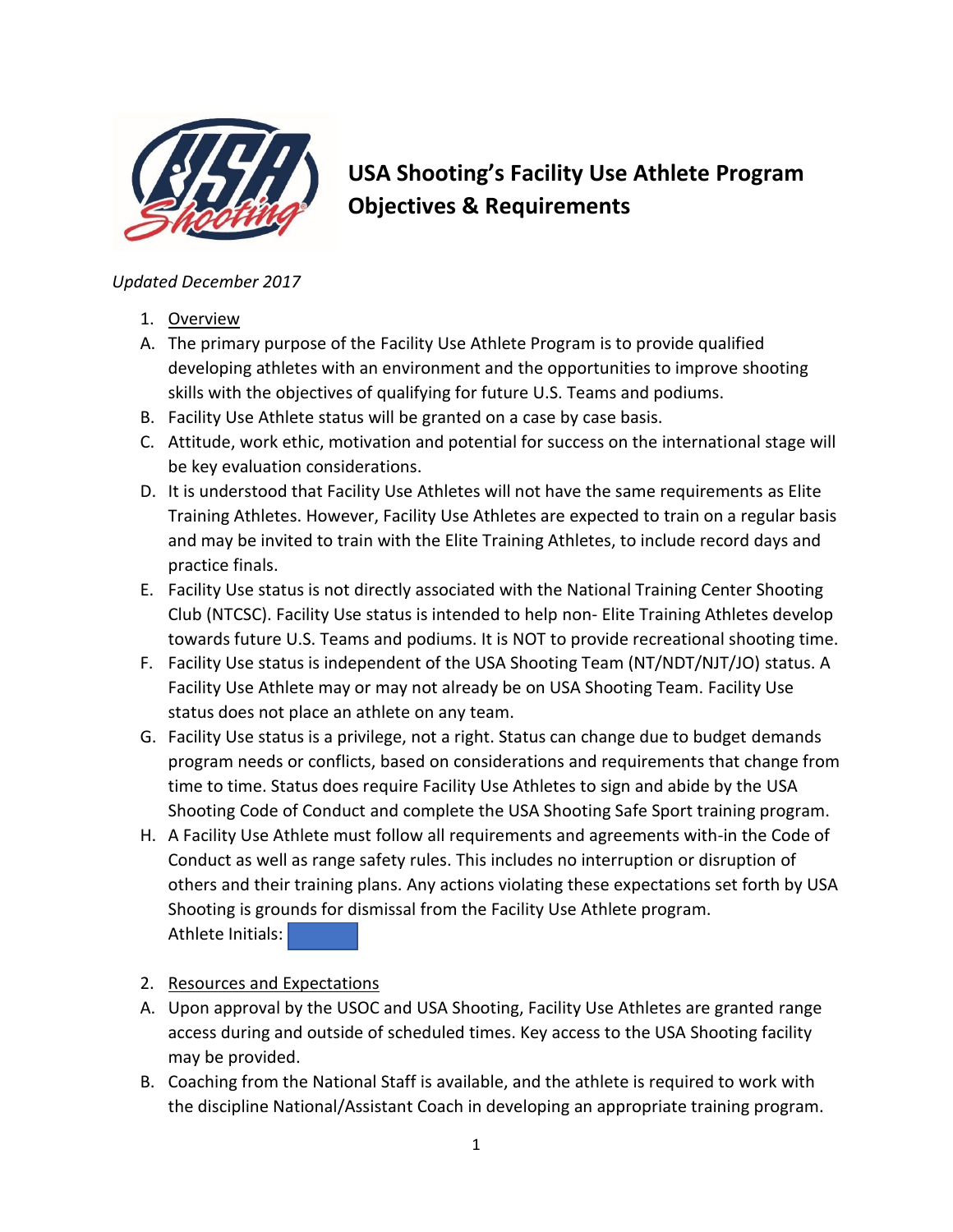- C. Facility Use Athletes will have access to the national coach staff on a time available basis.
- D. Facility Use Athletes are not guaranteed access to USOC facilities or services. All access is subject to the Coaches and High Performance Director's recommendations to the USOC given the athlete fits the criteria. Meal tickets may be available for purchase from the USOC given their availability.
- E. Ammunition, firearms and shooting equipment are entirely the responsibility of the athlete. Shotgun targets will be provided (budget contingent) to Facility Use Athletes with team status.
- F. Upon request and availability, Facility Use Athletes may be issued access to the gun storage room at USA Shooting.

Athlete Initials:

- 3. Acceptance and/or Continuation in the Facility Use Athlete Program
- A. Desiring athletes are to apply (below) to the National Coach/Resident Coach who will forward the application, estimated current skill level along with a recommendation to the Director of High Performance.
- B. As Facility Use allocations are limited, the Director of High Performance will evaluate applications selecting those athletes most qualified.
- C. Athletes are to work with the National Coach/Resident Coach to develop a comprehensive training plan and competition schedule. Short and long-term goals are to be established cooperatively with the National Coach/Resident Coach. Plans and goals are to be submitted in writing to the Director of High Performance within 30 days of acceptance in the program.
- D. Facility Use Status is a commitment by the athlete and USA Shooting requiring best efforts by both to achieve mutual goals.
- E. Facility Use Athletes will train per their approved training plan, during designated training times as agreed with the National Coach/Resident Coach, unless the coach specifically approves a planned absence. Failure to do so will result in termination from the Facility Use Program.
- F. Facility Use Athletes may be dismissed from the program at any time by the Director of High Performance or National Coach/Resident coach. Athlete Initials: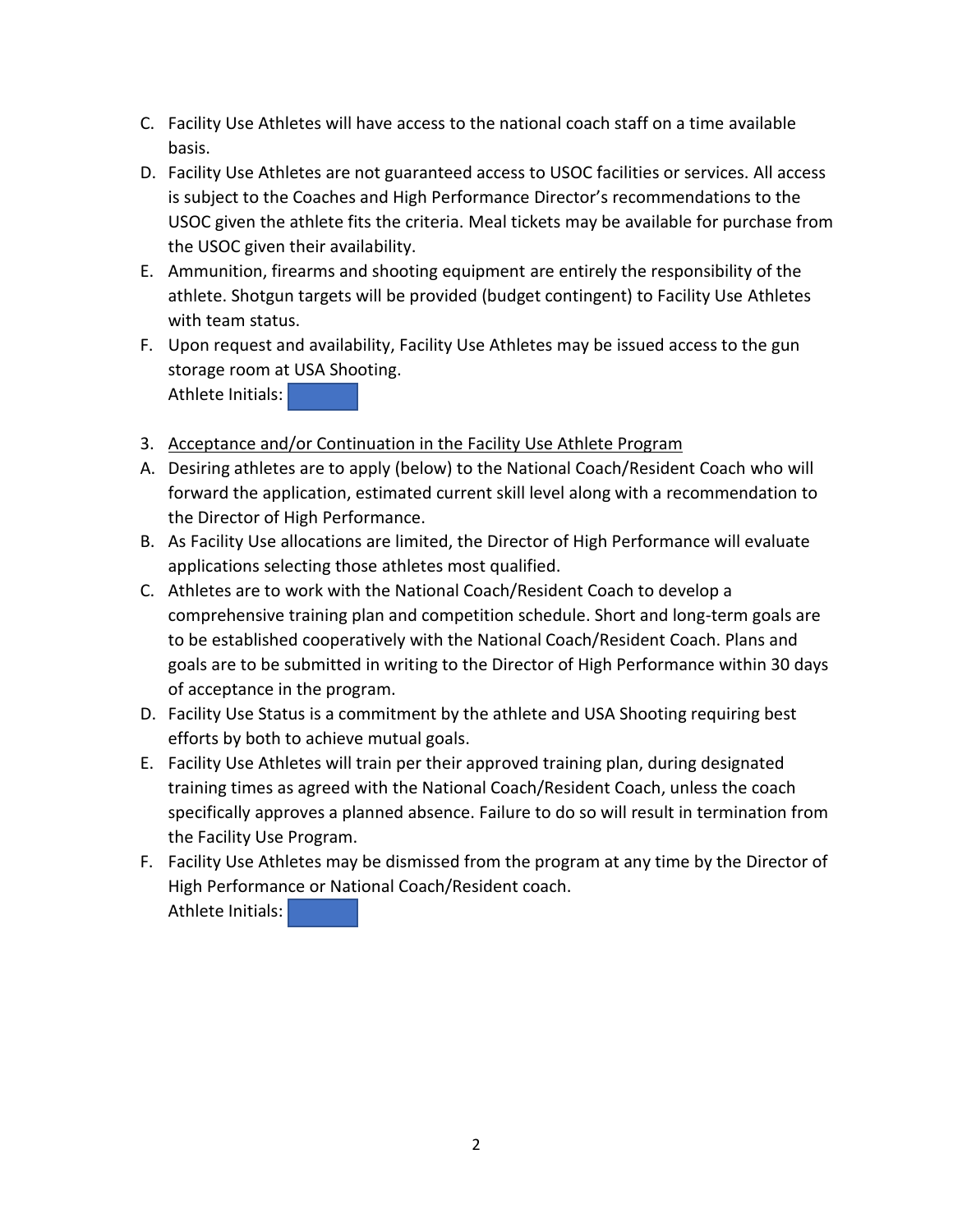| <b>2018 USA Shooting Facility Use Athlete</b><br><b>Application</b>          |  |  |  |
|------------------------------------------------------------------------------|--|--|--|
| Application for: ________ Renewing Athlete<br>______________New Athlete      |  |  |  |
| Discipline: ( ) Rifle ( ) Pistol ( ) Shotgun ( ) Para                        |  |  |  |
| <b>PARTICIPANT'S BIOGRAPHICAL INFORMATION</b><br><b>First</b> Middle<br>Last |  |  |  |
|                                                                              |  |  |  |
|                                                                              |  |  |  |
|                                                                              |  |  |  |
| Cell Phone #: ___________________ Home/Alternative Phone: ______________     |  |  |  |
| <b>Email Address:</b>                                                        |  |  |  |
| Gender: Male Female<br>Birth Date: _________________                         |  |  |  |
| U.S. Citizen: Yes No SafeSport Completion Date: _____________                |  |  |  |
| <b>PARTICIPANT'S EMERGENCY CONTACT INFORMATION</b>                           |  |  |  |
|                                                                              |  |  |  |
|                                                                              |  |  |  |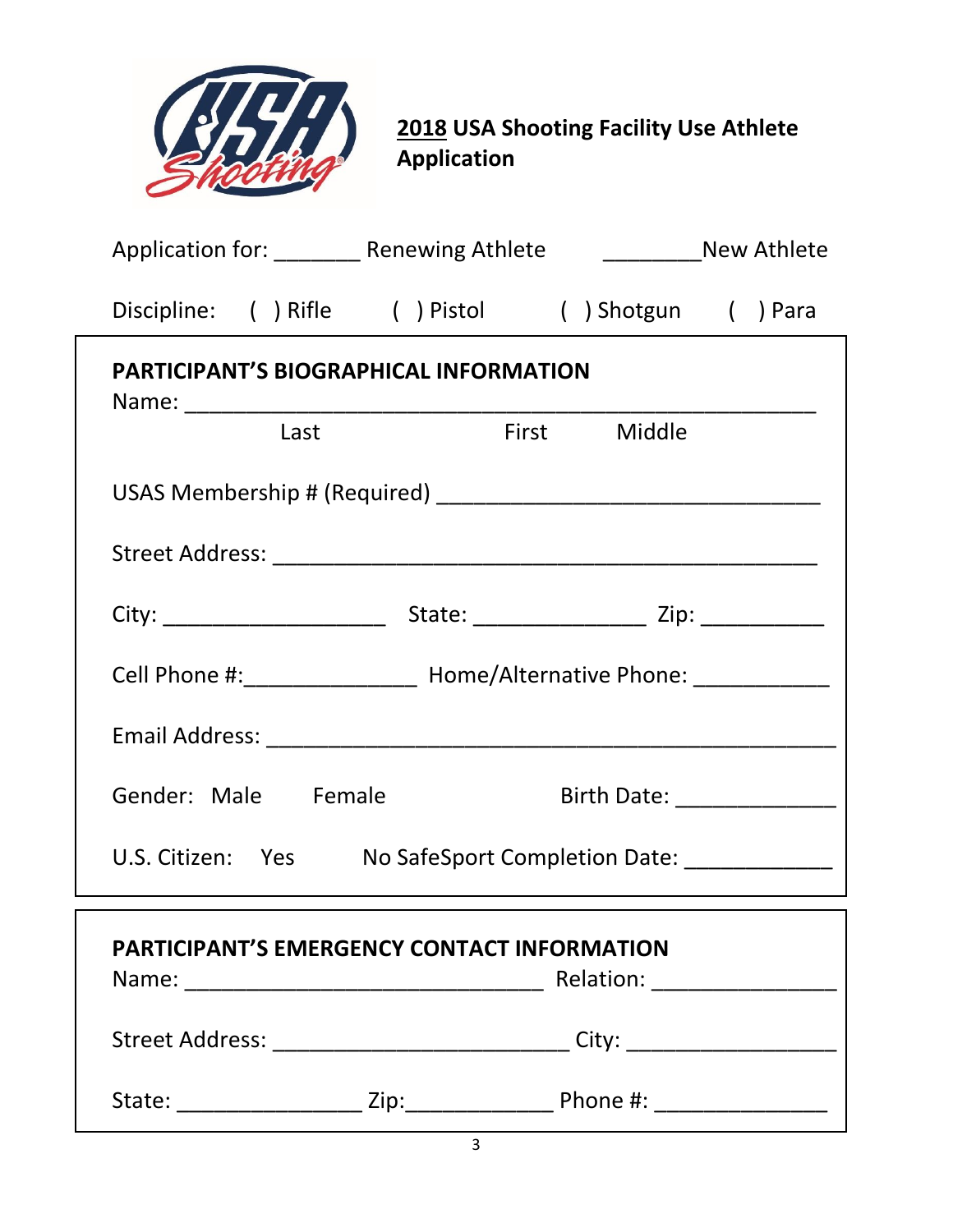Athletes: Please identify your current skill level for each event in which you compete. List relevant competition names, dates and scores within the past 12 months. List current competitive classifications as well. You are welcome to provide narrative as well as describing your ability and progress to date.

By signing this form, I as the athlete, have read and understand the criteria and expectations of the USA Shooting Facility Use Program and agree to meet the criteria and requirements as established. I understand the program may change from time to time. I understand I am accountable for my actions under the USA Shooting Code of Conduct. This agreement will expire on 12/31/18.

| Athlete:             |           |      |
|----------------------|-----------|------|
|                      | Signature | Date |
| <b>Printed Name:</b> |           |      |
|                      |           |      |